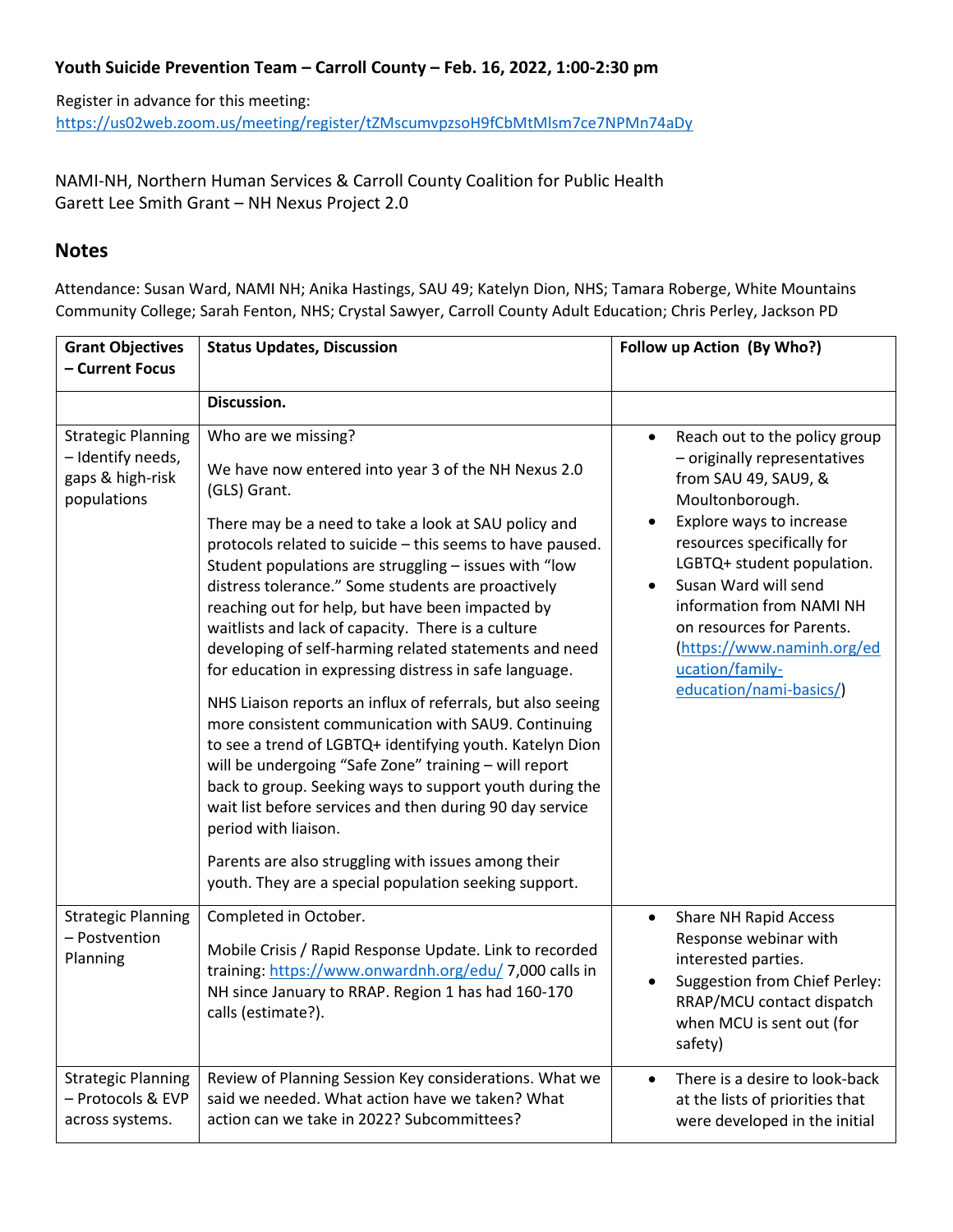|                                                                                                          | Can we check-in on the work that has been done within<br>each sector that was identified during initial training in<br>Fall of 2020 (School, Community Health Providers, First<br>Responders, Social Services).                                                                                                                                                                                                                                             | training. What is the best way<br>to make this happen?                                                                                 |
|----------------------------------------------------------------------------------------------------------|-------------------------------------------------------------------------------------------------------------------------------------------------------------------------------------------------------------------------------------------------------------------------------------------------------------------------------------------------------------------------------------------------------------------------------------------------------------|----------------------------------------------------------------------------------------------------------------------------------------|
| Education,                                                                                               | Priorities for outreach? Discussion.                                                                                                                                                                                                                                                                                                                                                                                                                        |                                                                                                                                        |
| Training $-$<br>eLearning Slots                                                                          | (N/A)                                                                                                                                                                                                                                                                                                                                                                                                                                                       |                                                                                                                                        |
| Education &<br>Training - deliver<br><b>CONNECT Train</b><br>the Trainer.<br>Deliver CONNECT<br>Training | Plan for 2022. Discussion about best time of year.<br>There will be a "Training of the Trainer" (TOT) course<br>being offered by NAMI NH. Both for prevention and<br>postvention. What is the best time to offer these<br>trainings? This can be based on a case-by-case basis<br>(different times for different schools).<br>SAU49 is working on a plan moving forward for Suicide<br>Prevention Training - attend TOT and deliver to their<br>colleagues. |                                                                                                                                        |
| <b>Education and</b><br>Training - Lived<br>Experience.                                                  | Upcoming Trainings with Joanne Harpel, MPhil, CT, JD.<br>President, Coping After Suicide                                                                                                                                                                                                                                                                                                                                                                    | Susan Ward will send details<br>for both the prevention and<br>postvention (TOT).                                                      |
|                                                                                                          | Day 1. March 12, 10-12, virtual. Survivors of Suicide Loss                                                                                                                                                                                                                                                                                                                                                                                                  | Need to conduct outreach to                                                                                                            |
|                                                                                                          | Day 2. March 26, 10-2, Concord. Bereavement Support<br>Group Facilitators.                                                                                                                                                                                                                                                                                                                                                                                  | schools to identify best<br>timelines for each.                                                                                        |
|                                                                                                          | To Register for the FREE event, please visit:                                                                                                                                                                                                                                                                                                                                                                                                               | Q to NAMI NH: Can we                                                                                                                   |
|                                                                                                          | https://tinyurl.com/SOSLWorkshop2022                                                                                                                                                                                                                                                                                                                                                                                                                        | combine TOTs for multiple<br>schools/regions? What is<br>Capacity?                                                                     |
|                                                                                                          | Susan Ward, NAMI NH: Survivor Voices Training<br>opportunities: 4/21, 5/1, & 5/5. All five participants have<br>been identified.                                                                                                                                                                                                                                                                                                                            | Susan and Catalina follow-up<br>w/ SAU9 (Pam Stimpson?)                                                                                |
|                                                                                                          |                                                                                                                                                                                                                                                                                                                                                                                                                                                             | If you know of anybody<br>interested in Survivor Voices<br>Training, contact Susan or<br>Steve (?)                                     |
| Community<br>Awareness-<br>Media<br>Recommendation<br>s & Safe<br>Messaging                              | Plan for 2022. Discussion.                                                                                                                                                                                                                                                                                                                                                                                                                                  |                                                                                                                                        |
| Community<br>Awareness-<br>Social Media<br>Volunteer                                                     | 988 and iCare<br>-Marketing Campaign Update.<br>C3PH is currently conducting a marketing campaign to<br>spread awareness of ICare Resources (social media,<br>streaming radio, local media).                                                                                                                                                                                                                                                                | Let committee know if you<br>see ads in local papers, hear<br>ads on Spotify or see social<br>media posts related to<br><b>iCareNH</b> |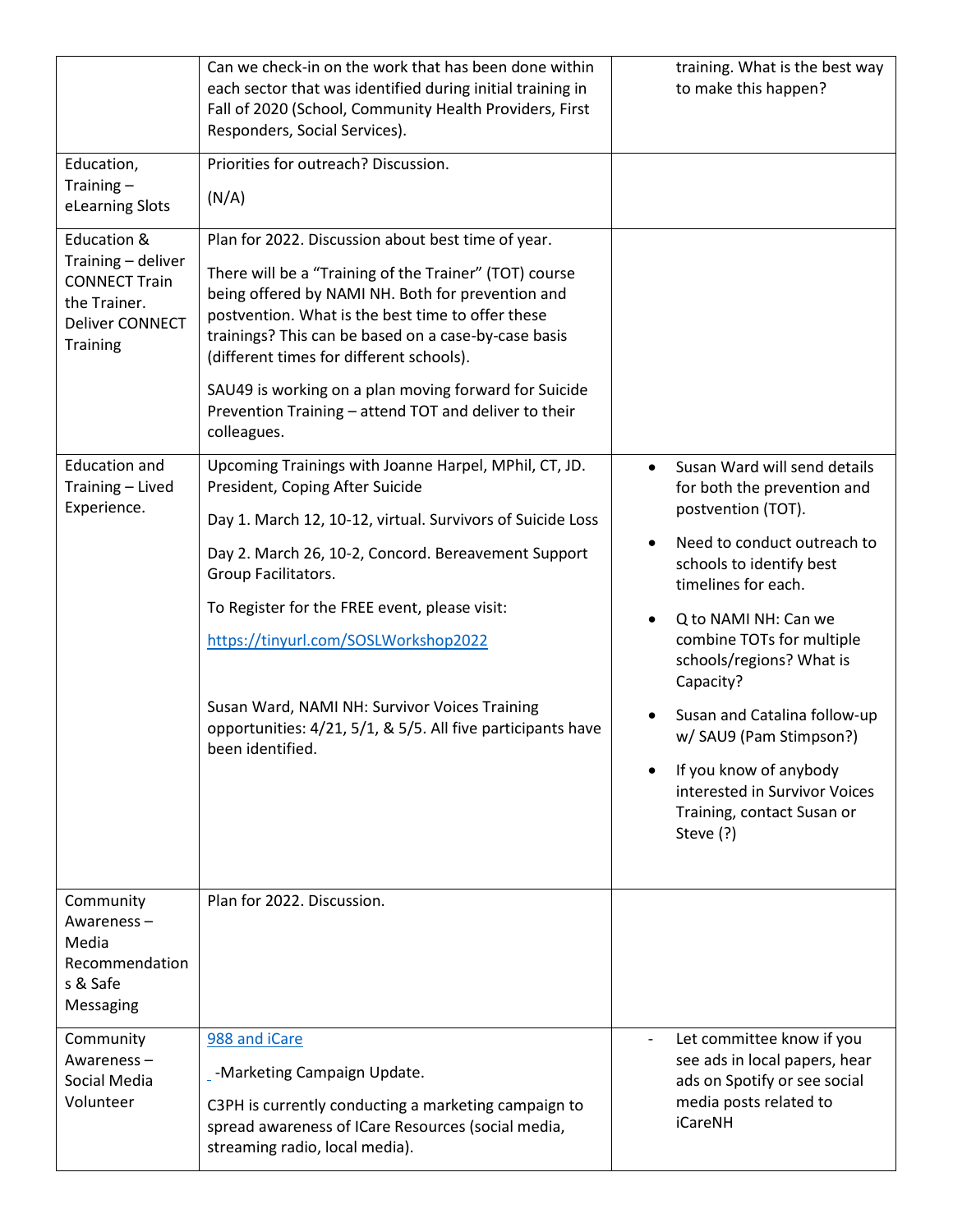| Community                              | State of Tobacco Control 2022                                                                                                                                                            | Will reach out to Bureau of                                                               |
|----------------------------------------|------------------------------------------------------------------------------------------------------------------------------------------------------------------------------------------|-------------------------------------------------------------------------------------------|
| Awareness $-$<br><b>Tobacco Report</b> | https://www.lung.org/research/sotc<br>https://www.lung.org/research/sotc/state-<br>grades/highlights/new-hampshire                                                                       | Drug and Alcohol Services for<br><b>Tobacco Compliance numbers</b><br>for Carroll County. |
|                                        | Please promote: https://mylifemyquit.com/<br>Katelyn D. shared some resources for helping to quit use<br>of nicotine: "Stop Smoking, Easy Quit" App and the<br>"Stop Breathe Think" App. |                                                                                           |

| <b>SECTOR UPDATES</b>                                                                        | <b>Status Updates, news, announcements</b>                                                                                                                                                                                                                                                                                                                                                      | Follow up Actions? - By Who?                                                                                                                                                                                             |
|----------------------------------------------------------------------------------------------|-------------------------------------------------------------------------------------------------------------------------------------------------------------------------------------------------------------------------------------------------------------------------------------------------------------------------------------------------------------------------------------------------|--------------------------------------------------------------------------------------------------------------------------------------------------------------------------------------------------------------------------|
| Middle/High<br>School/Higher Ed<br>Updates                                                   | See notes above from Anika H.<br>Tamara R.: White Mountains Community College has pulled<br>together a team for GLS/Suicide Prevention Activities. Team<br>will be comprised of: 3 Human Services Students, interested<br>staff, and working to recruit counselors.                                                                                                                             | Tamara will update as<br>$\bullet$<br>the Suicide Prevention<br>Team is formed.                                                                                                                                          |
| Healthcare<br>Updates $-$<br>Memorial Hospital<br><b>Community Health</b><br>Need Assessment | Not in Attendance                                                                                                                                                                                                                                                                                                                                                                               |                                                                                                                                                                                                                          |
| First Responder<br>Updates                                                                   | Chief Perley met with Ashley Rawson from SOS Peer<br>Strength Program. This program is for justice system<br>involved individuals to receive peer recovery support.<br>Connect and CCSR-S training was held in October. Well<br>received training - Good LE turnout: Conway, Sheriff's<br>Office, Tamworth, and Dispatch.                                                                       | Need feedback from<br>$\bullet$<br>NAMI NH in order to<br>hold additional<br>Connect/CCSR-S training<br>in Carroll County.<br>National DEA Drug Take<br><b>Back Day is Saturday</b><br>4/30/22 (info will be<br>shared). |
| Social Services,<br>Other                                                                    | Update from Sarah Fenton, NHS: seeing large numbers of<br>youth in need. Parents also struggling. NHS is short-staffed,<br>so experiencing wait-times, need staff!                                                                                                                                                                                                                              | $\bullet$                                                                                                                                                                                                                |
| Awareness<br>Campaigns                                                                       | March<br>National Traumatic Brain Injury Awareness Month<br>2-26 National Poison Prevention Week<br>April<br>1-7 National Public Health Week<br>National Minority Health Month<br>May<br>3-9 Children's Mental Health Awareness Week.<br><b>Mental Health Awareness Month</b><br>June<br>Pride Month (opportunity for outreach to LGBTQ youth,<br>young adults)<br><b>National Safety Month</b> |                                                                                                                                                                                                                          |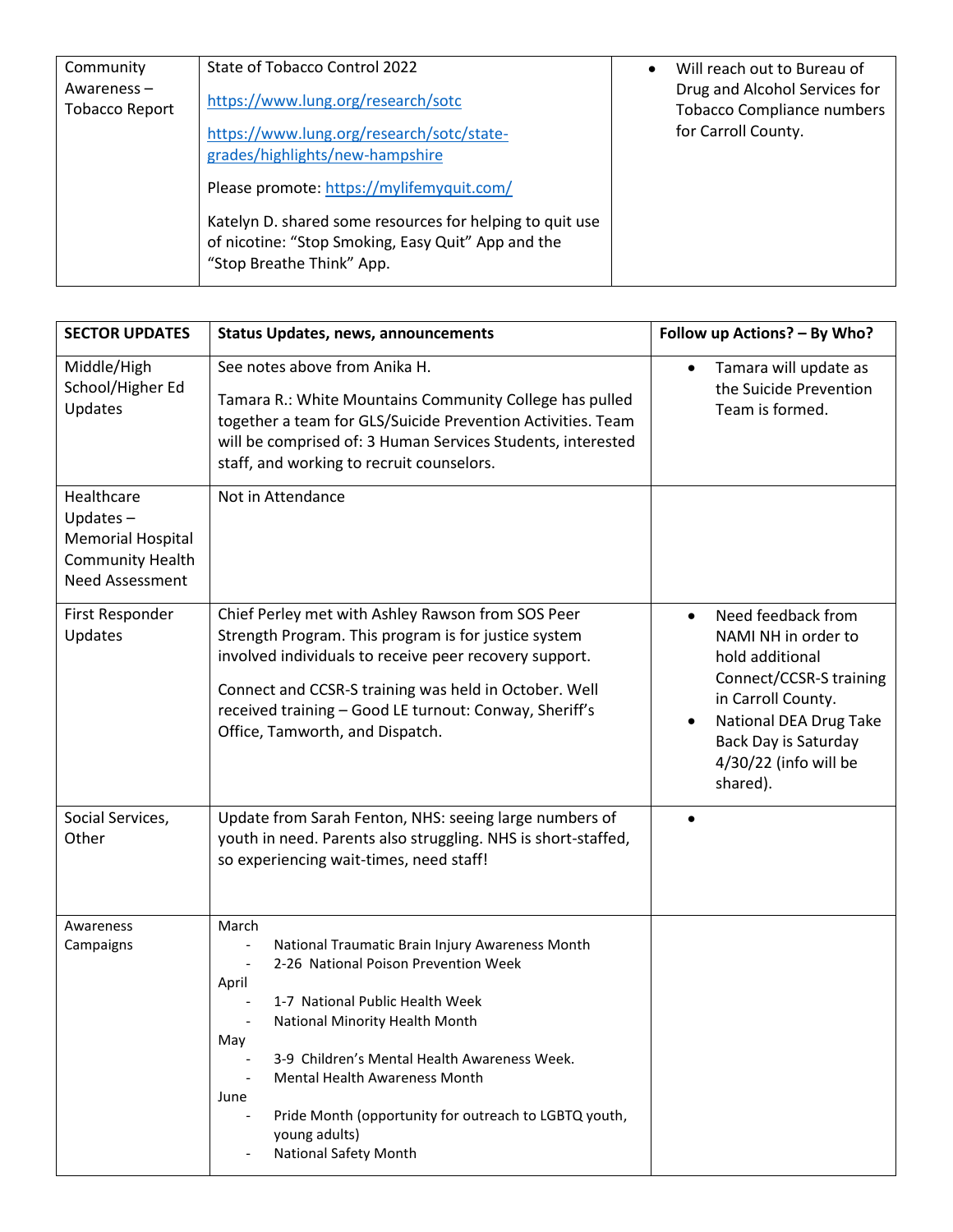2:15 Next Steps for the Implementation Team-

C3PH Carroll County is inviting you to a scheduled Zoom meeting.

Topic: Carroll County Youth Suicide Prevention Team Time: Mar 16, 2022 01:00 PM Eastern Time (US and Canada) Every month on the Third Wed, until Dec 21, 2022, 12 occurrence(s) Mar 16, 2022 01:00 PM Apr 20, 2022 01:00 PM May 18, 2022 01:00 PM Jun 15, 2022 01:00 PM Jul 20, 2022 01:00 PM Aug 17, 2022 01:00 PM Sep 21, 2022 01:00 PM Oct 19, 2022 01:00 PM Nov 16, 2022 01:00 PM Dec 21, 2022 01:00 PM Please download and import the following iCalendar (.ics) files to your calendar system. Monthly:

[https://us02web.zoom.us/meeting/tZMscumvpzsoH9fCbMtMlsm7ce7NPMn74aDy/ics?icsToken=98tyKu](https://us02web.zoom.us/meeting/tZMscumvpzsoH9fCbMtMlsm7ce7NPMn74aDy/ics?icsToken=98tyKuGvrz4qHd2VshyERpwEBY_4c-3xmGJBgvpbvx3IFw1fcQ6hNecVHIJSHo-E) [Gvrz4qHd2VshyERpwEBY\\_4c-3xmGJBgvpbvx3IFw1fcQ6hNecVHIJSHo-E](https://us02web.zoom.us/meeting/tZMscumvpzsoH9fCbMtMlsm7ce7NPMn74aDy/ics?icsToken=98tyKuGvrz4qHd2VshyERpwEBY_4c-3xmGJBgvpbvx3IFw1fcQ6hNecVHIJSHo-E)

Join Zoom Meeting <https://us02web.zoom.us/j/87150790253>

Meeting ID: 871 5079 0253 One tap mobile +16465588656,,87150790253# US (New York)

Dial by your location +1 312 626 6799 US (Chicago) +1 646 558 8656 US (New York) +1 301 715 8592 US (Washington DC) Meeting ID: 871 5079 0253

Thank you! Additional resources below! Catalina Kirsch, continuum@c3ph.org

### From the Office of Senator Hassan:

• **[Bipartisan Bill Introduced by Senators Hassan & Ernst to Help Prevent Youth Suicide Heads to](https://www.hassan.senate.gov/news/press-releases/bipartisan-bill-introduced-by-senators-hassan-and-ernst-to-help-prevent-youth-suicide-heads-to-presidents-desk)  [President's Desk](https://www.hassan.senate.gov/news/press-releases/bipartisan-bill-introduced-by-senators-hassan-and-ernst-to-help-prevent-youth-suicide-heads-to-presidents-desk)**

#### From NH DHHS – BDAS:

The current COVID-19 public health crisis is stressful for all. **You are not alone**. Everyone is feeling some level of anxiety and discomfort right now. It is normal to feel this way. If you or a loved one have struggled with anxiety, other mental health concerns or substance use disorder, this may be an even more difficult time for you. Mental Health and Substance Use support services and treatment are available to you even during the state of emergency.

You can call 2-1-1 to be directed to help.